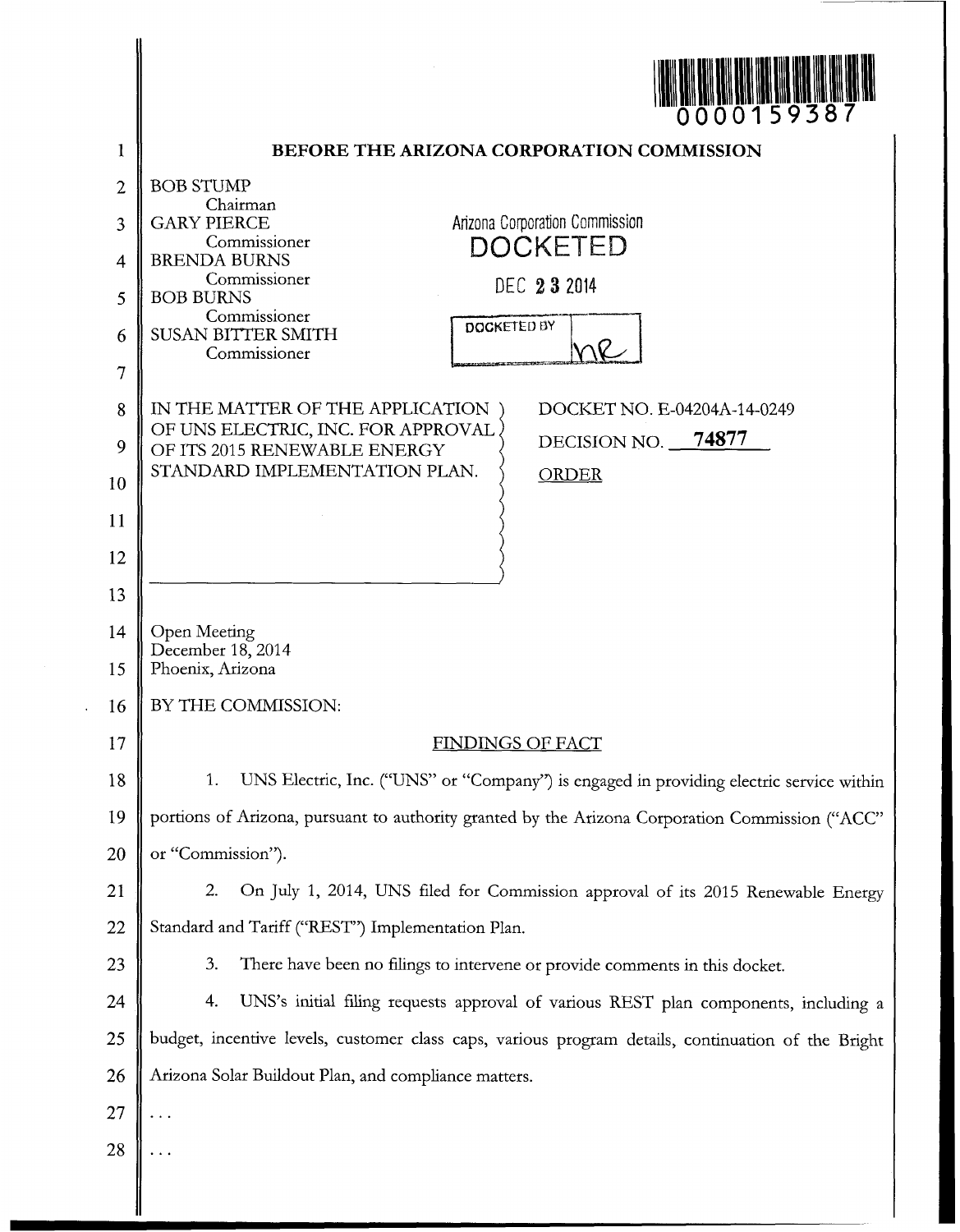#### 1 JNS's **Five Year Projection of Energy, Capacity, and Costs**

|                 | Page 2                                                                                         |             |                                                |             | Docket No. E-04204A-14-0249 |             |
|-----------------|------------------------------------------------------------------------------------------------|-------------|------------------------------------------------|-------------|-----------------------------|-------------|
| $\mathbf{1}$    | UNS's Five Year Projection of Energy, Capacity, and Costs                                      |             |                                                |             |                             |             |
| $\overline{2}$  | The table below shows UNS's forecast for energy, capacity, and costs for its annual REST<br>5. |             |                                                |             |                             |             |
| $\overline{3}$  | plans from 2015 through 2019.                                                                  |             |                                                |             |                             |             |
| $\overline{4}$  |                                                                                                |             |                                                |             |                             |             |
| 5               |                                                                                                |             | <b>UNS Energy, Capacity, and Cost Forecast</b> |             |                             |             |
| 6               |                                                                                                | 2015        | 2016                                           | 2017        | 2018                        | 2019        |
| $\overline{7}$  | <b>Forecast Retail Sales MWh</b>                                                               | 1,681,523   | 1,698,275                                      | 1,729,255   | 1,765,520                   | 1,805,486   |
| $8\phantom{.}$  | % Renewable Energy Required                                                                    | 5.0%        | 6.0%                                           | 7.0%        | 8.0%                        | $9.0\%$     |
| 9               | <b>Overall Renewable</b>                                                                       |             |                                                |             |                             |             |
| 10 <sup>°</sup> | <b>Requirement MWh</b>                                                                         | 84,076      | 101,896                                        | 121,048     | 141,241                     | 162,494     |
|                 | <b>Utility Scale MWh</b>                                                                       | 58,853      | 71,328                                         | 84,733      | 98,896                      | 113,746     |
| 11              | DG Requirement MWh                                                                             | 25,223      | 30,569                                         | 36,314      | 42,372                      | 48,748      |
| $\overline{12}$ | Res DG Requirement MWh                                                                         | 12,611      | 15,284                                         | 18,157      | 21,186                      | 24,374      |
| 13              | Non-Res DG Requirement<br><b>MWh</b>                                                           | 12,611      | 15,284                                         | 18,157      | 21,186                      | 24,374      |
| 14<br>15        | <b>Total Program Cost</b>                                                                      | \$5,882,506 | \$9,224,988                                    | \$9,377,836 | \$8,186,018                 | \$7,199,244 |
|                 |                                                                                                |             |                                                |             |                             |             |

#### 16 JNS **REST Experience Under 2014 REST Plan**

17

18

6. The Commission-approved implementation plan for 2014 contemplated total spending and recoveries of \$8.4 million.

19 20 7. Regarding installations and reservations, the table below summarizes installations and reservations for installations through August 21, 2014, by UNS.

21

| Residential        |                | Photovoltaics     |                | Solar Hot Water |  |
|--------------------|----------------|-------------------|----------------|-----------------|--|
|                    | Number of      |                   | Number of      |                 |  |
|                    | <b>Systems</b> | $kW$ ( $kWh$ )    | <b>Systems</b> | kWh             |  |
| 2014 Installations | 176            | 1,272 (2,226,000) | -0             |                 |  |
| Reservations       | 200            | 1,651 (2,889,250) | - 0            |                 |  |

27

..

28 ..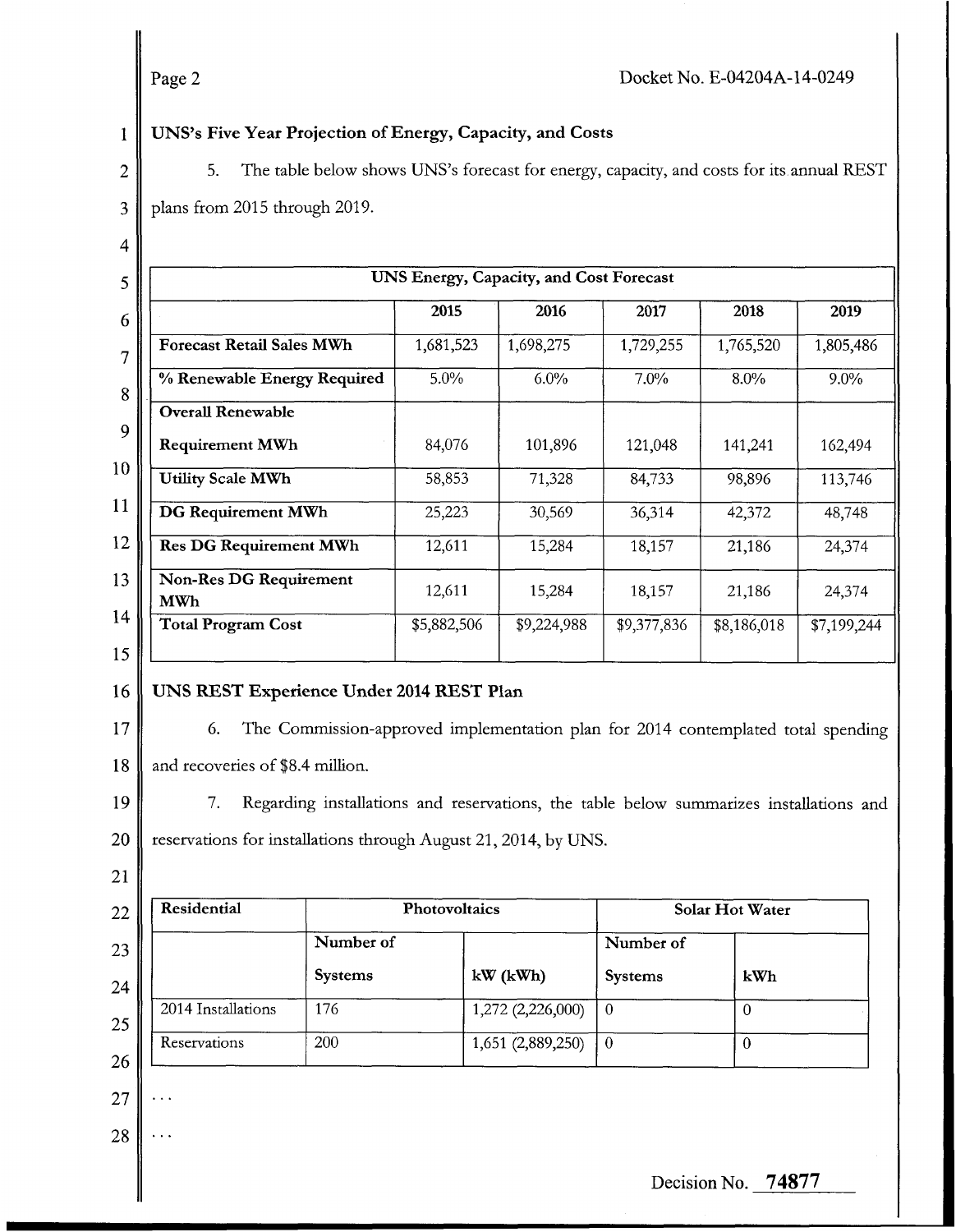| Commercial<br>Photovoltaics                                                                          |                |                                                                                  |                    | Solar Hot Water                                                                                                                                                                                                                                                                                                                                                                                                                                                                                                                     |  |  |  |  |  |
|------------------------------------------------------------------------------------------------------|----------------|----------------------------------------------------------------------------------|--------------------|-------------------------------------------------------------------------------------------------------------------------------------------------------------------------------------------------------------------------------------------------------------------------------------------------------------------------------------------------------------------------------------------------------------------------------------------------------------------------------------------------------------------------------------|--|--|--|--|--|
|                                                                                                      | Number of      |                                                                                  | Number of          |                                                                                                                                                                                                                                                                                                                                                                                                                                                                                                                                     |  |  |  |  |  |
|                                                                                                      | Systems        | $kW$ ( $kWh$ )                                                                   | Systems            | kW                                                                                                                                                                                                                                                                                                                                                                                                                                                                                                                                  |  |  |  |  |  |
| 2014 Installations                                                                                   | 3              | 296 (518,000)                                                                    | $\theta$           | $\theta$                                                                                                                                                                                                                                                                                                                                                                                                                                                                                                                            |  |  |  |  |  |
| Reservations                                                                                         | $\overline{2}$ | 79 (138,250)                                                                     | $\overline{0}$     | $\overline{0}$                                                                                                                                                                                                                                                                                                                                                                                                                                                                                                                      |  |  |  |  |  |
| 8.                                                                                                   |                |                                                                                  |                    |                                                                                                                                                                                                                                                                                                                                                                                                                                                                                                                                     |  |  |  |  |  |
| residential DG market activity has ramped up significantly. In the month of October 2014 (through    |                |                                                                                  |                    |                                                                                                                                                                                                                                                                                                                                                                                                                                                                                                                                     |  |  |  |  |  |
| October 27th), UNS received an additional 46 applications for residential DG, representing 416 kW of |                |                                                                                  |                    |                                                                                                                                                                                                                                                                                                                                                                                                                                                                                                                                     |  |  |  |  |  |
| capacity.                                                                                            |                |                                                                                  |                    |                                                                                                                                                                                                                                                                                                                                                                                                                                                                                                                                     |  |  |  |  |  |
| Systems that Do Not Take a Utility Incentive                                                         |                |                                                                                  |                    |                                                                                                                                                                                                                                                                                                                                                                                                                                                                                                                                     |  |  |  |  |  |
| 9.                                                                                                   |                |                                                                                  |                    |                                                                                                                                                                                                                                                                                                                                                                                                                                                                                                                                     |  |  |  |  |  |
| installed in UNS's service territory that have not taken an incentive from UNS and thus UNS has not  |                |                                                                                  |                    |                                                                                                                                                                                                                                                                                                                                                                                                                                                                                                                                     |  |  |  |  |  |
|                                                                                                      |                |                                                                                  |                    |                                                                                                                                                                                                                                                                                                                                                                                                                                                                                                                                     |  |  |  |  |  |
|                                                                                                      |                |                                                                                  |                    |                                                                                                                                                                                                                                                                                                                                                                                                                                                                                                                                     |  |  |  |  |  |
| Residential                                                                                          |                | kW                                                                               |                    | kWh                                                                                                                                                                                                                                                                                                                                                                                                                                                                                                                                 |  |  |  |  |  |
| 2012                                                                                                 | 8              | 53                                                                               |                    | 92,750                                                                                                                                                                                                                                                                                                                                                                                                                                                                                                                              |  |  |  |  |  |
| 2013                                                                                                 | 11             | 69                                                                               |                    | 120,750                                                                                                                                                                                                                                                                                                                                                                                                                                                                                                                             |  |  |  |  |  |
| 2014                                                                                                 | 16             | 106                                                                              |                    | 185,500                                                                                                                                                                                                                                                                                                                                                                                                                                                                                                                             |  |  |  |  |  |
| Non-Residential                                                                                      |                |                                                                                  |                    |                                                                                                                                                                                                                                                                                                                                                                                                                                                                                                                                     |  |  |  |  |  |
| 2012                                                                                                 | $\mathbf{1}$   | 58                                                                               |                    | 101,500                                                                                                                                                                                                                                                                                                                                                                                                                                                                                                                             |  |  |  |  |  |
| 2013                                                                                                 | $\overline{0}$ | $\boldsymbol{0}$                                                                 | $\overline{0}$     |                                                                                                                                                                                                                                                                                                                                                                                                                                                                                                                                     |  |  |  |  |  |
| 2014                                                                                                 | $\mathbf{0}$   | $\boldsymbol{0}$                                                                 | $\overline{0}$     |                                                                                                                                                                                                                                                                                                                                                                                                                                                                                                                                     |  |  |  |  |  |
|                                                                                                      |                |                                                                                  |                    |                                                                                                                                                                                                                                                                                                                                                                                                                                                                                                                                     |  |  |  |  |  |
|                                                                                                      |                |                                                                                  |                    |                                                                                                                                                                                                                                                                                                                                                                                                                                                                                                                                     |  |  |  |  |  |
| 10.                                                                                                  |                |                                                                                  |                    |                                                                                                                                                                                                                                                                                                                                                                                                                                                                                                                                     |  |  |  |  |  |
|                                                                                                      |                |                                                                                  |                    |                                                                                                                                                                                                                                                                                                                                                                                                                                                                                                                                     |  |  |  |  |  |
|                                                                                                      |                |                                                                                  |                    |                                                                                                                                                                                                                                                                                                                                                                                                                                                                                                                                     |  |  |  |  |  |
|                                                                                                      |                |                                                                                  |                    |                                                                                                                                                                                                                                                                                                                                                                                                                                                                                                                                     |  |  |  |  |  |
|                                                                                                      |                |                                                                                  |                    |                                                                                                                                                                                                                                                                                                                                                                                                                                                                                                                                     |  |  |  |  |  |
|                                                                                                      |                | <b>Leased Versus Non-Leased Systems</b><br>2013 and 2014 are non-leased systems. | Number of Projects | UNS has indicated to Staff that subsequent to providing the numbers above, UNS's<br>The following table shows the number, kW, and kWh of systems that have been<br>used the associated RECs to achieve compliance under the REST rules.<br>UNS indicates that a majority of residential DG systems installed in 2013 (63 of 108)<br>were non-leased systems. In 2014, non-leased systems make up a much higher percentage of<br>residential DG systems (146 of 176). UNS indicates that all non-residential DG systems installed in |  |  |  |  |  |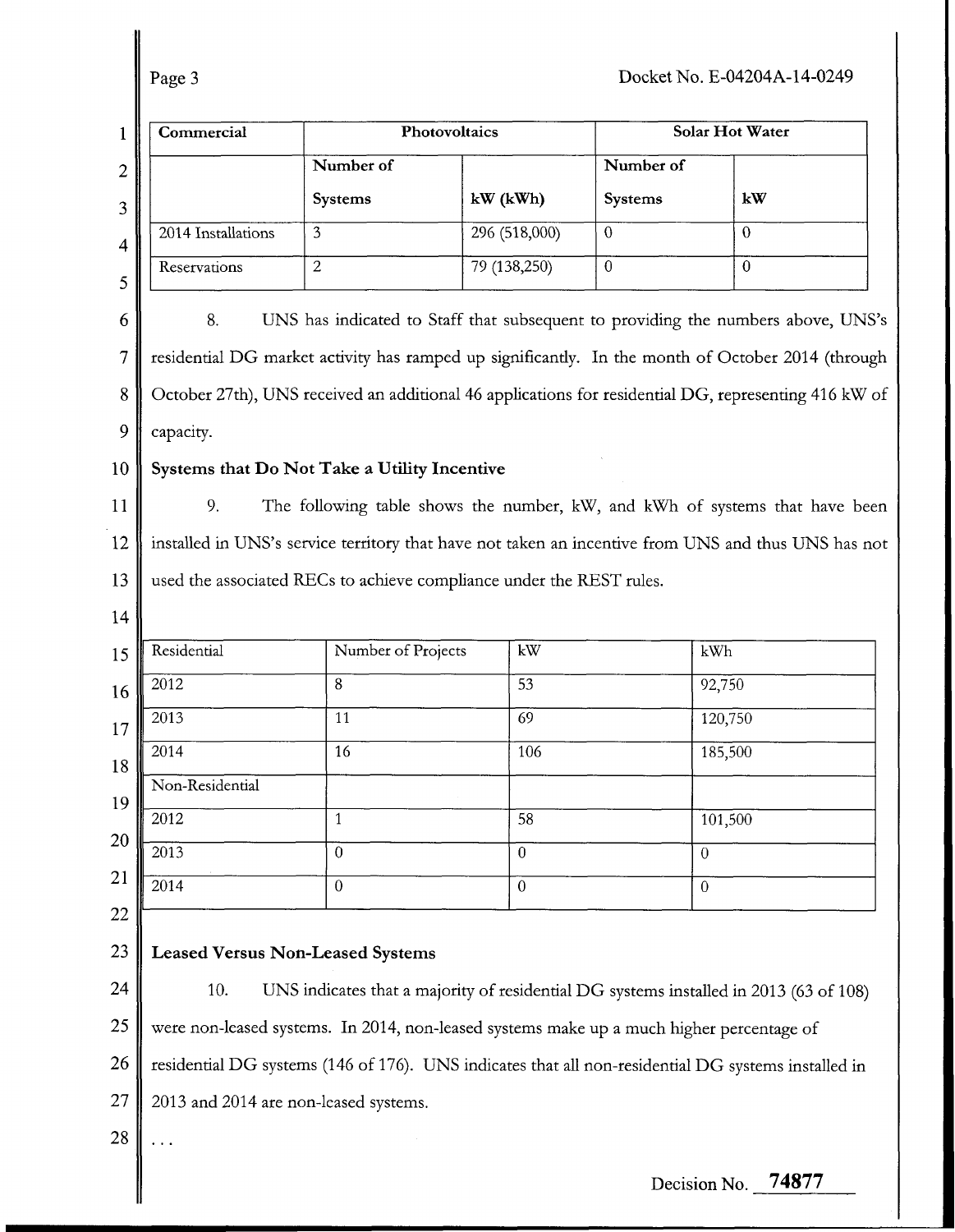#### 1 **Solar Hot Water Heating Funding**

2 3 4 *5*  6 7 8 9 10 11. UNS's approved 2014 REST plan included the availability of fundlng for solar hot water heating up to a cap of \$20,000 each for the residential and non-residential sectors, with an incentive of \$0.40 per **kwh.** UNS has indlcated that there were no solar water heating installations in 2014 that took an incentive from the Company. UNS has had installations under the solar water heating program in the past at the \$0.40 per **kwh** level. UNS proposes to fund solar water heating at \$40,000 with the funds available to either residential or non-residential projects at the \$0.40 per **kwh**  incentive level. Staff believes this proposal is reasonable. However, in light of the fact that UNS had no solar water heating installations in 2014, the Commission believes it is appropriate to reduce UNS's solar water heating incentive and budget to zero at this time.

11

### **Bright Arizona Solar Buildout Plan**

12 13 14 15 16 17 18 19 12. In recent years the Commission has approved continuation of UNS's buildout program at a rate of \$5 million annually. UNS proposes to continue ths fundlng level in 2015 and requests approval of a further \$5 million for 2016. UNS requests approval of the buildout plan for a two year period, rather than the typical one year period, to provide the possibility of qualifying for state production tax credlts and because the project being contemplated would be a two year project. The Commission has approved buildout funding for Tucson Electric Power ("TEP") over multiple years when TEP has indicated there are specific reasons to do so. Staff believes UNS's request for approval of \$5 million each for 2015 and 2016 is reasonable.

20

13. The tables below show the costs anticipated to be recovered through the REST budget in 2015-2018 as well as the projects anticipated to be funded in that timeframe. 21

| Line Item                | 2015      | 2016      | 2017       | 2018      |
|--------------------------|-----------|-----------|------------|-----------|
| <b>Carrying Costs</b>    | \$993,184 | \$432,293 | \$654,897  | \$532,739 |
| <b>Book Depreciation</b> | \$750,000 | \$395,833 | \$500,000  | \$500,000 |
| Tax<br>Property          | \$64,132  | \$30,837  | \$0        | \$43,085  |
| Expense                  |           |           |            |           |
| and<br>Operations        | \$111,240 | \$57,289  | \$2250,000 | \$231,750 |
| Maintenance              |           |           |            |           |
|                          |           |           |            |           |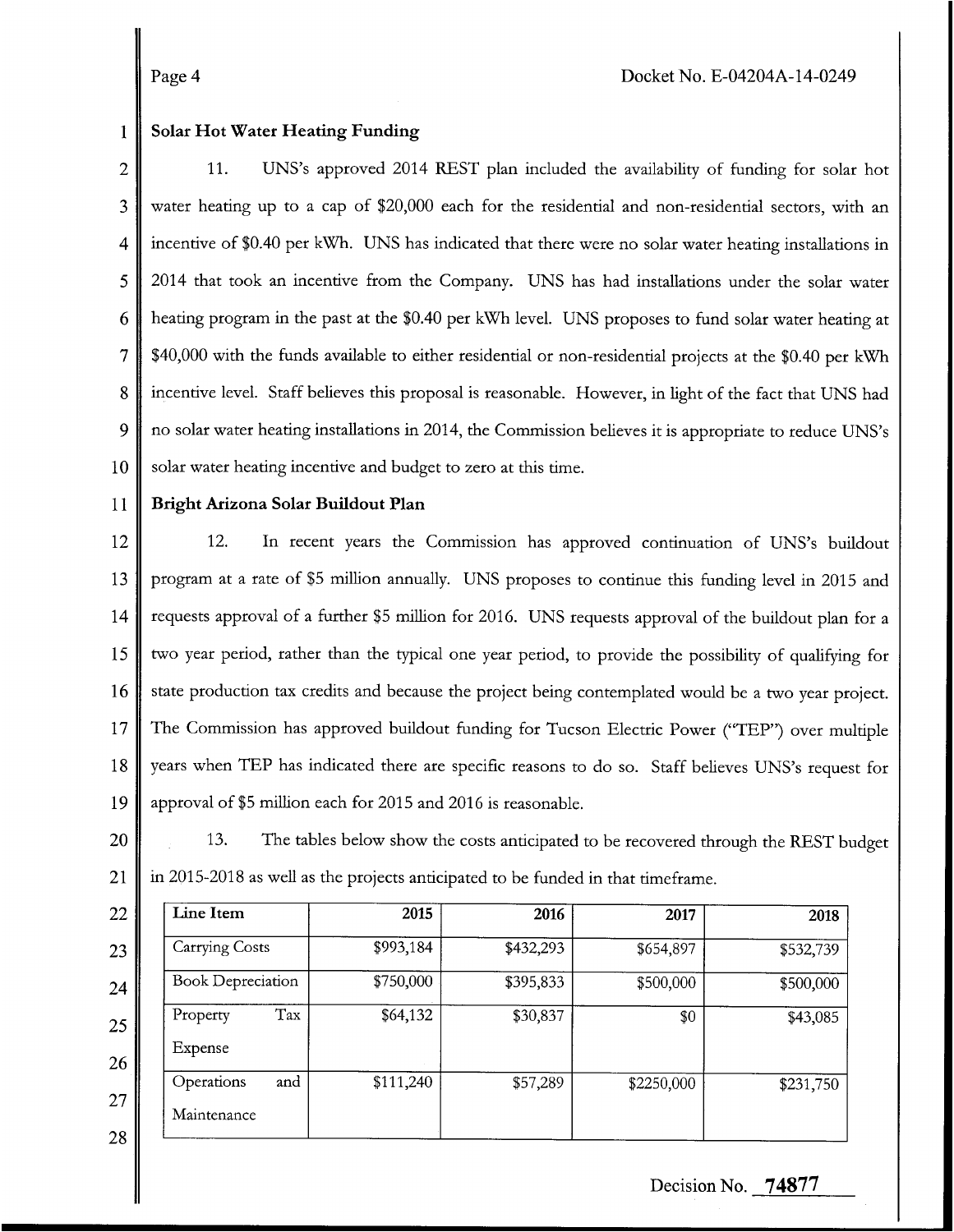| Lease Expense                                                                                                                                           | \$30,000    | \$15,000   | \$0                                                                                 | \$0          |
|---------------------------------------------------------------------------------------------------------------------------------------------------------|-------------|------------|-------------------------------------------------------------------------------------|--------------|
| Total                                                                                                                                                   | \$1,948,667 | \$931,252  | \$1,379,897                                                                         | \$1,307,574  |
| Projects                                                                                                                                                | 2015 Costs  | 2016 Costs | 2017 Costs                                                                          | 2018 Costs   |
| 2014 - Rio Rico 7.2                                                                                                                                     | \$1,948,667 | \$910,418  | \$0                                                                                 | \$0          |
| MW                                                                                                                                                      |             |            |                                                                                     |              |
| 2016 Kingman 16.0                                                                                                                                       | \$0         | \$20,833   | \$1,379,897                                                                         | \$1,307,574  |
| <b>MW</b>                                                                                                                                               |             |            |                                                                                     |              |
| Total                                                                                                                                                   | \$1,948,667 | \$931,252  | \$1,379,897                                                                         | \$1,307,574  |
| 2015 REST Budget Proposals and DG Incentive Levels<br>15.<br>document.                                                                                  |             |            | UNS and Staff REST plan budget proposals will be discussed in the remainder of this |              |
| 2013 Funds Carried Forward to 2015 REST Budget<br>16.<br>2013 REST budget. The table below accounts for what line items of UNS's 2013 REST budget those |             |            | UNS's filing reflects the carry-forward of \$2,791,292 in unspent funds from UNS's  |              |
| funds came from.                                                                                                                                        |             |            |                                                                                     |              |
| Lower Cost Purchased Renewable Energy                                                                                                                   |             |            |                                                                                     | \$1,849,549  |
| Customer Sited Distributed Renewable Energy                                                                                                             |             |            |                                                                                     | \$1,376,030  |
| Labor and Administration                                                                                                                                |             |            |                                                                                     | \$124,354    |
| Other Line Items                                                                                                                                        |             |            |                                                                                     | $-$ \$51,091 |
| 2013 Budgeted Revenue<br>Total Unspent 2012 REST funds                                                                                                  |             |            |                                                                                     | \$361,025    |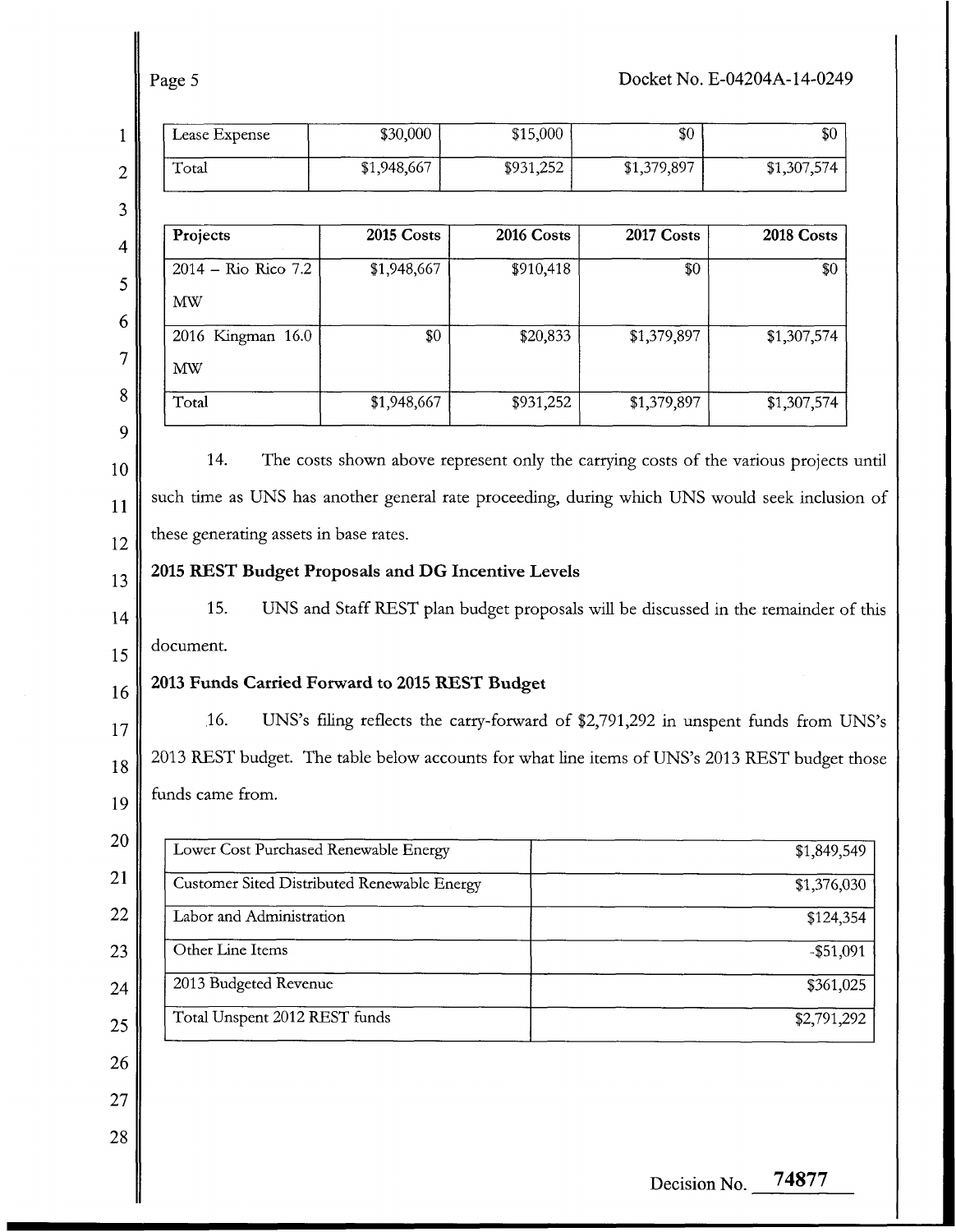1 2 3 17. Both UNS's and Staffs REST budget proposals discussed herein reflect this carryforward of unspent 2013 REST funds which reduce the amount of money required to be recovered through the 2015 REST surcharge.

4 **UFI Levels** 

**8** 

5 6 7 18. UNS has seen dramatic reductions in the incentive levels it has offered in many DG areas in recent years. In 2014, UNS offered a \$0.10 per watt residential and commercial DG incentives, as well as the \$0.40 per kWh solar hot water heating incentive discussed above.

|      | Residential DG UFI (per watt) | Commercial DG UFI (per watt) |
|------|-------------------------------|------------------------------|
| 2008 | \$3.00                        | \$2.50                       |
| 2009 | \$3.00                        | \$2.50                       |
| 2010 | \$3.00                        | \$2.50                       |
| 2011 | \$1.60                        | \$1.30                       |
| 2012 | \$1.00                        | \$1.00                       |
| 2013 | \$0.10                        | \$0.10                       |
| 2014 | \$0.10                        | \$0.10                       |

Note: Yearly incentive levels shown above are Commission-approved incentives at the beginning of the plan year.

17 18 19. UNS has indicated to Staff that UNS's estimated total future PBI commitment as of the end of 2014 will be \$18,222,713.

19 20 21 22 23 24 25 20. In UNS's marketplace, UNS indicated that the residential DG marketplace has been robust in 2014 whle the non-residential marketplace has been weak. Thus UNS is proposing to eliminate the \$0.10 per watt incentive for residential DG in 2015 while increasing the non-commercial DG incentive to \$0.20 per watt in 2015. Given the levels of activity in the residential and nonresidential markets, Staff believes UNS's proposed incentive levels for 2015 are reasonable. The Commission believes, however, that it is appropriate to reduce both the residential and commercial UFI to zero at this time.

26 ...

- 27 ...
- 28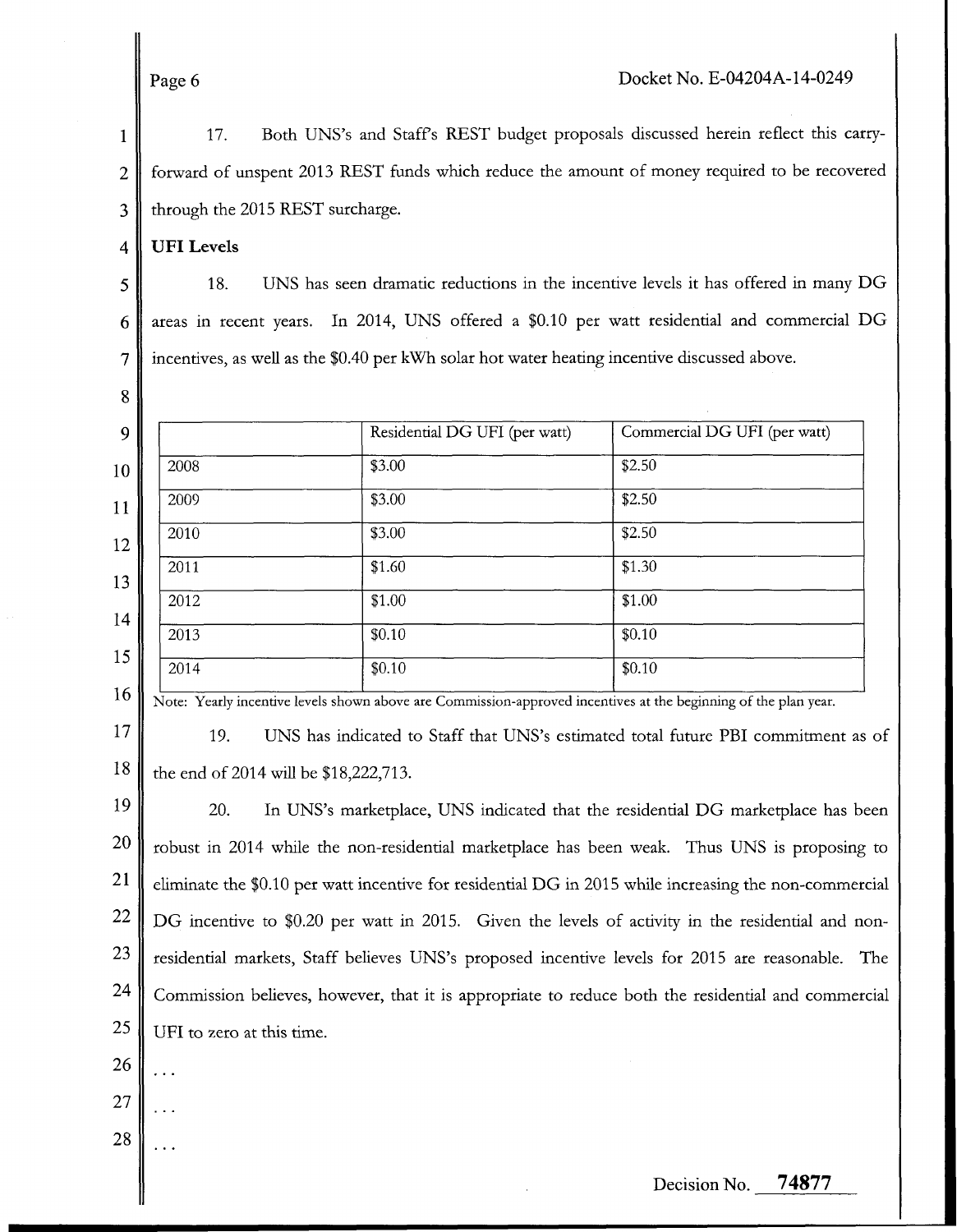Page 7

#### 1 Proposed UNS and Staff Budget

- 2 **3**  21. The Commission does not believe additional funding for customer education and outreach is warranted at this time.
- 4 *5*  22. The Commission does not believe additional funding for research and development is warranted at this time.

6

23. The table below summarizes the budgets being proposed by UNS and Staff.

| 7  | <b>Budget Components</b>                        | 2014 Approved   | 2015 UNS and          | 2015 Commission |
|----|-------------------------------------------------|-----------------|-----------------------|-----------------|
| 8  |                                                 | <b>Budget</b>   | <b>Staff Proposal</b> | Approved        |
| 9  | <b>Utility Scale Energy</b>                     |                 |                       |                 |
| 10 | Above market cost of<br>conventional generation | \$3,738,661     | \$5,266,131           | \$5,266,131     |
| 11 | <b>UNS Owned</b>                                | \$1,687,757     | \$1,948,667           | \$1,948,667     |
| 12 | Subtotal                                        | \$5,426,418     | \$7,214,798           | \$7,214,798     |
| 13 | <b>Customer Sited Distributed</b>               |                 |                       |                 |
| 14 | Renewable Energy                                |                 |                       |                 |
|    | Residential UFI                                 | \$100,000       | \$0                   | \$0             |
| 15 | Commercial UFI                                  | \$100,000       | \$200,000             | \$0             |
| 16 | Residential/Commercial                          |                 | \$40,000              | \$0             |
| 17 | Solar Hot Water Heating                         |                 |                       |                 |
| 18 | Commercial PBI On-Going<br>Commitments          | \$1,348,541     | \$892,297             | \$892,297       |
| 19 | Meter Reading                                   | $\sqrt{$6,250}$ | \$6,250               | \$6,250         |
| 20 | Education and Outreach                          | \$30,000        | \$30,000              | \$0             |
| 21 | Subtotal                                        | \$1,584,791     | \$1,168,547           | \$898,547       |
|    | Technical Training                              |                 |                       |                 |
| 22 | Internal and Contractor                         |                 |                       |                 |
| 23 | Training                                        |                 |                       |                 |
| 24 | Subtotal                                        | \$37,500        | \$37,500              | \$37,500        |
|    | <b>Information Systems</b>                      |                 |                       |                 |
| 25 | Subtotal                                        | \$20,000        | \$20,000              | \$20,000        |
| 26 | Metering                                        |                 |                       |                 |
| 27 | Subtotal                                        | \$47,430        | \$91,365              | \$91,365        |
| 28 |                                                 |                 |                       |                 |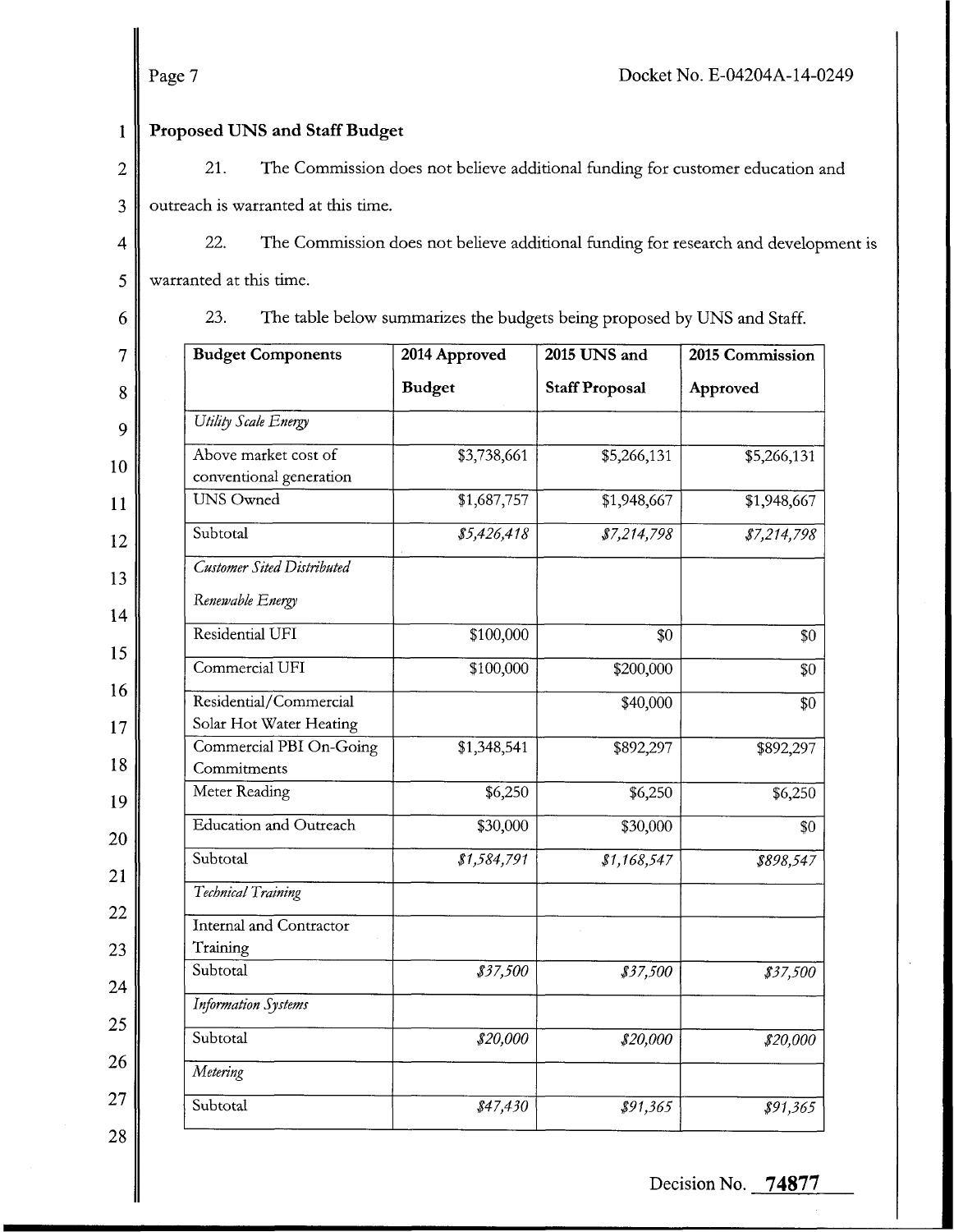2

3

4

*5* 

6

7

8

9

| Labor and Administration              |             |              |                            |
|---------------------------------------|-------------|--------------|----------------------------|
| Labor, Materials, Supplies            | \$193,423   | \$108,088    | \$108,088                  |
| AZ Solar Website                      | \$1,000     | \$1,000      | \$1,000                    |
| Subtotal                              | \$194,423   | \$109,088    | \$109,088                  |
| Research and Development              |             |              |                            |
| Subtotal                              | \$31,200    | \$31,200     | $\boldsymbol{\mathit{so}}$ |
| <b>Total Spending</b>                 | \$7,341,762 | \$8,673,798  | \$8,372,598                |
| Carryover of Previous Year's<br>Funds | \$1,393,241 | $-2,791,292$ | $-2,791,292$               |
| <b>Total Amount for Recovery</b>      | \$5,948,521 | \$5,882,506  | \$5,581,306                |
|                                       |             |              |                            |

#### 10

11

12

13

14

15

16

17

18

19

20

21

22

### **Recovery of Funds Through 2015 REST Charge**

24. UNS's proposed caps and per **kwh** charge are designed to recover UNS's proposed spending and recovery levels in 2015. Staffs proposed caps and per **kwh** charge are designed to recover Staff's proposed budget of \$8.7 million and recovery level of \$5.9 million. Given the relatively similar amount to recover in 2015 in comparison to 2014, UNS is proposing to not change the class caps or surcharge level. Staff believes that given UNS's tendency to have funds left over at the end of each calendar year and that the difference, while not enormous, is still a significant amount of money, the residential customer cap should be reduced to reflect the lower amount to be recovered through the REST surcharge in 2015 under the UNS/Staff budget proposal.

25. The table below shows the proposed surcharge per **kwh** for the UNS and Staff options as well as the proposed caps under each option, in comparison to what is currently in effect for 2014.

|                       | 2014 Approved | 2015 UNS Proposal | 2015 Staff Proposal |
|-----------------------|---------------|-------------------|---------------------|
| REST Charge (per kWh) | \$0.01        | \$0.01            | \$0.010             |
| Class Caps            |               |                   |                     |
| Residential           | \$3.50        | \$3.50            | \$3.40              |
| Commercial            | \$90.00       | \$90.00           | \$90.00             |

28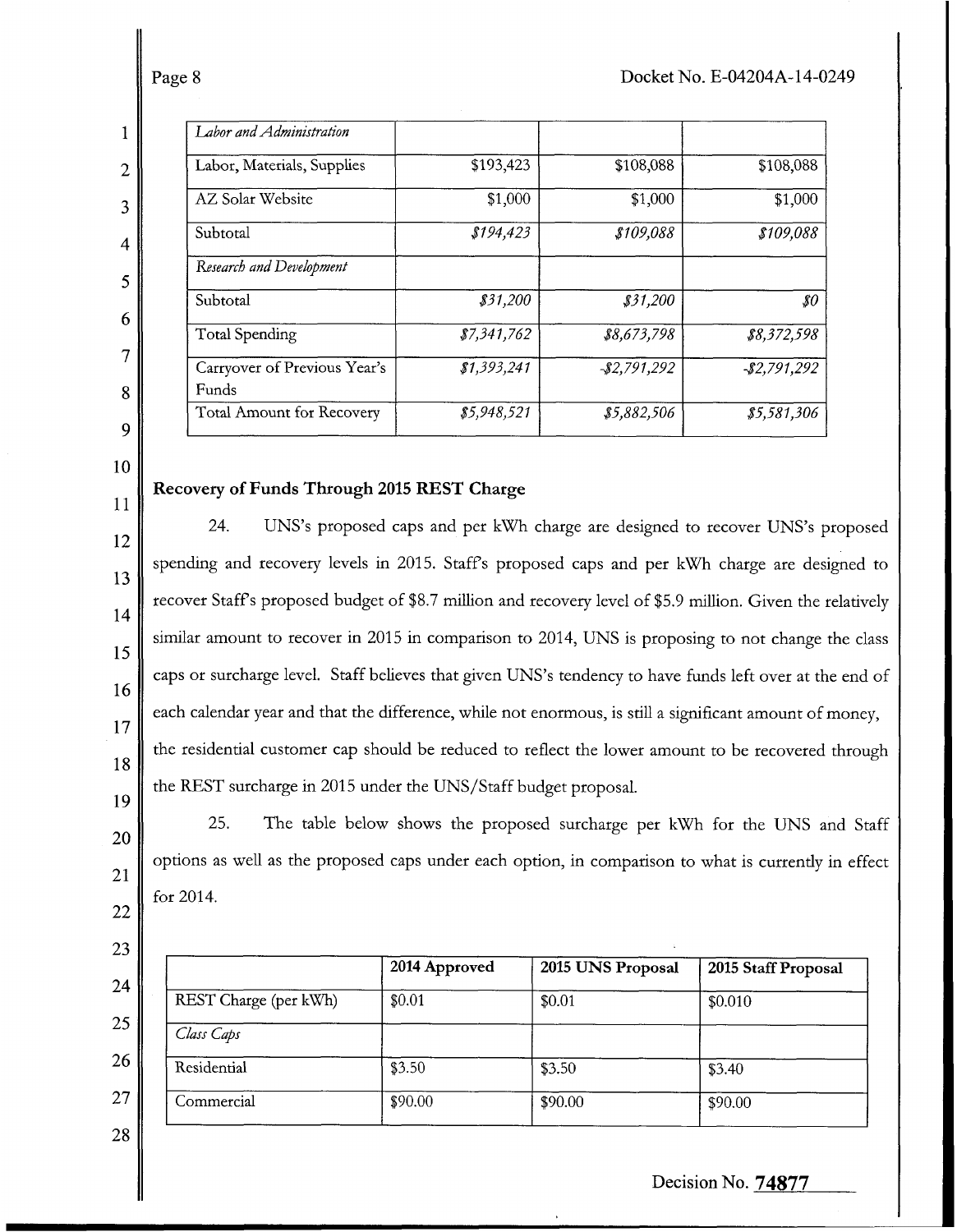## Page 9 **Docket** No. E-04204A-14-0249

|                | Industrial and Mining |                       | \$10,000.00               | \$10,000.00                                                                           | \$10,000.00                                                                                                                                                                                                                                                                                |
|----------------|-----------------------|-----------------------|---------------------------|---------------------------------------------------------------------------------------|--------------------------------------------------------------------------------------------------------------------------------------------------------------------------------------------------------------------------------------------------------------------------------------------|
| $\overline{2}$ | Lighting              |                       | \$90.00                   | \$90.00                                                                               | \$90.00                                                                                                                                                                                                                                                                                    |
| 3<br>4         | 26.                   |                       |                           |                                                                                       | The cost recovery by customer class for the approved 2014 REST plan and estimates                                                                                                                                                                                                          |
|                |                       |                       |                           | purposes, the table below also shows the actual MWH sales by customer class for 2013. | for the UNS and Staff options for the 2015 REST plan are shown in the table below. For comparison                                                                                                                                                                                          |
|                |                       | 2013 Actual Sales     | 2014 Approved             | <b>2015 UNS</b>                                                                       | 2015 Staff                                                                                                                                                                                                                                                                                 |
|                |                       | (MWH)                 |                           | Proposal                                                                              | Proposal                                                                                                                                                                                                                                                                                   |
|                | Residential           | 838,678               | \$2,961,907               | \$3,002,419                                                                           | \$2,926,700                                                                                                                                                                                                                                                                                |
|                |                       | $(49.8\%)$            | (49.9%)                   | $(50.9\%)$                                                                            | $(50.2\%)$                                                                                                                                                                                                                                                                                 |
|                | Commercial            | 599,361<br>$(37.6\%)$ | \$2,498,356<br>$(42.1\%)$ | \$2,512,026<br>$(42.6\%)$                                                             | \$2,512,026<br>$(43.2\%)$                                                                                                                                                                                                                                                                  |
|                | Industrial            | 246,119               | \$466,970                 | \$370,994                                                                             | \$370,994                                                                                                                                                                                                                                                                                  |
|                | and Mining            | $(14.6\%)$            | $(7.9\%)$                 | $(6.4\%)$                                                                             | $(6.4\%)$                                                                                                                                                                                                                                                                                  |
|                | Lighting              | 816                   | \$6,097                   | \$7,310                                                                               | \$7,310                                                                                                                                                                                                                                                                                    |
|                |                       | $(0.1\%)$             | $(0.1\%)$                 | $(0.1\%)$                                                                             | $(0.1\%)$                                                                                                                                                                                                                                                                                  |
|                | Total                 | 1,684,974             | \$5,933,330               | \$5,892,749                                                                           | \$5,817,030                                                                                                                                                                                                                                                                                |
|                | 27.                   |                       |                           |                                                                                       | The table below shows the contribution, per kWh consumed, for each customer class<br>(projected class cost recovery divided by projected class kWh sales). The table thus provides a<br>comparison of the relative contribution to REST funding by each customer class on a per kWh basis. |

| 2014 Approved | 2015 UNS Proposal | 2015 Staff Proposal |
|---------------|-------------------|---------------------|
| \$0.0035      | \$0.0036          | \$0.0035            |
| \$0.0041      | \$0.0042          | \$0.0042            |
| \$0.0015      | \$0.0015          | \$0.0015            |
|               |                   |                     |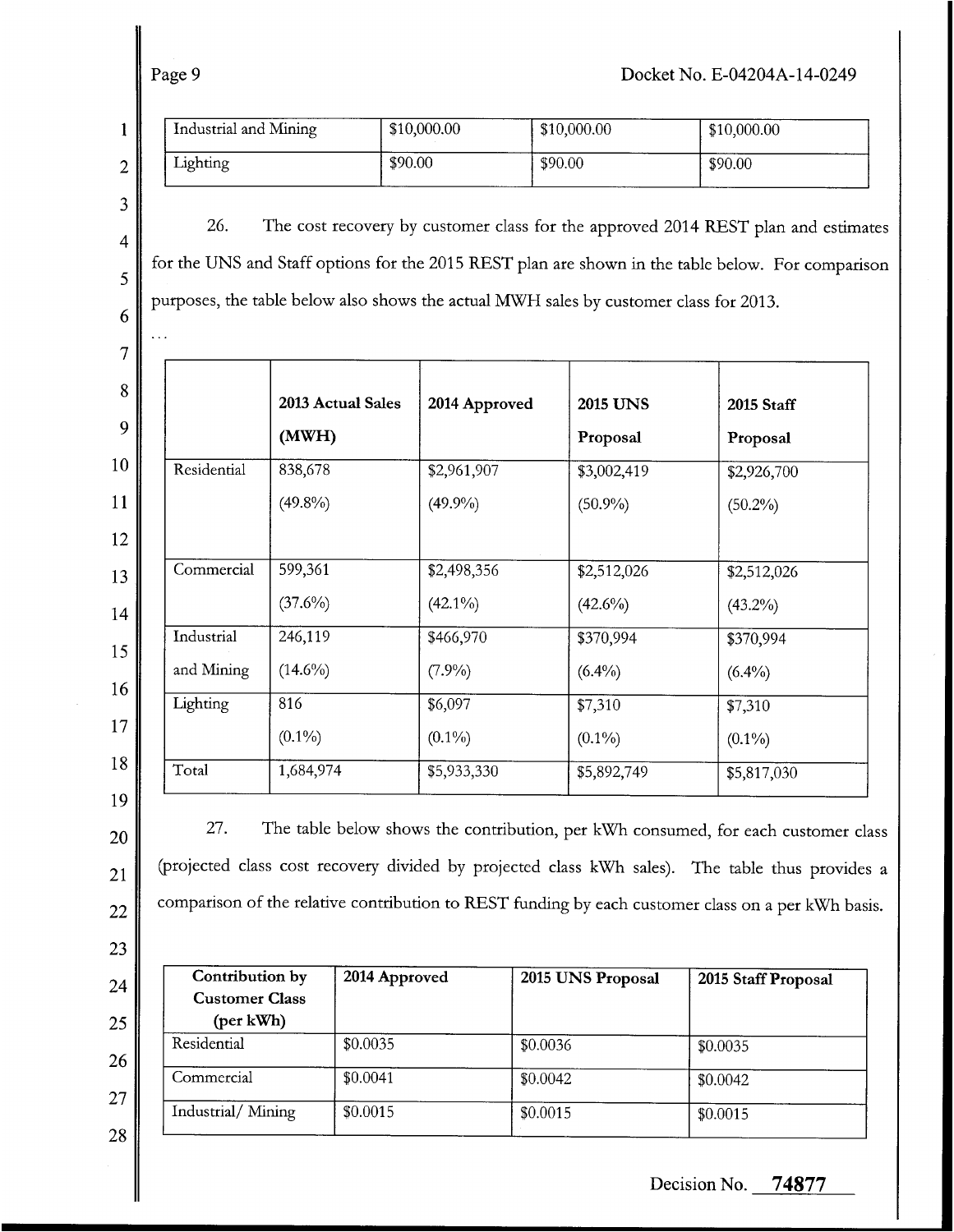Page 10

28.

|  | <b>Service</b><br>$10h$ tino<br>-42<br>enune<br>◡ | .0099<br>ብተ በ<br>mu | .0090<br>\$0 | \$0,0090   |
|--|---------------------------------------------------|---------------------|--------------|------------|
|  | _________                                         | -----               | ______       | ---------- |

**2** 

**3** 

The table below shows the average REST charge by customer class as well as the

percentage of customers at the cap for each customer class.

|                                           | 2015 UNS Proposal | 2015 Staff Proposal |
|-------------------------------------------|-------------------|---------------------|
| Residential - Average Bill                | \$3.10            | \$3.00              |
| Commercial - Average Bill                 | \$19.50           | \$19.50             |
| Industrial and Mining - Average           | $\sqrt{$9,763}$   | \$9,763             |
| Bill                                      |                   |                     |
| Lighting - Average Bill                   | \$1.30            | \$1.30              |
| Residential - Percent at Cap              | 88.6%             | 88.6%               |
| Commercial - Percent at Cap               | 21.7%             | 21.7%               |
| Industrial and Mining - Percent<br>at Cap | 97.6%             | 97.6%               |
| Lighting - Percent at Cap                 | 1.4%              | 1.4%                |

**14** 

29. Estimated customer bill impacts for various monthly consumptions are shown in the

**15**  table below.

| <b>Example Customer Types</b> | kWh / mo. | 2015 UNS Proposal | 2015 Staff Proposal |
|-------------------------------|-----------|-------------------|---------------------|
| <b>Residence Consuming</b>    | 400       | \$3.50            | \$3.40              |
| Residence Consuming           | 858       | \$3.50            | \$3.40              |
| <b>Residence Consuming</b>    | 2,000     | \$3.50            | \$3.40              |
| Dentist Office                | 2,000     | \$20.00           | \$20.00             |
| Hairstylist                   | 3,900     | \$39.00           | \$39.00             |
| Department Store              | 170,000   | \$90.00           | \$90.00             |
| Mall                          | 1,627,100 | \$90.00           | \$90.00             |
| Retail Video Store            | 14,400    | \$90.00           | \$90.00             |
| Large Hotel                   | 1,067,100 | \$90.00           | \$90.00             |
| Large Building Supply         | 346,500   | \$90.00           | \$90.00             |
| Hotel/Motel                   | 27,960    | \$90.00           | \$90.00             |
| Fast Food                     | 60,160    | \$90.00           | \$90.00             |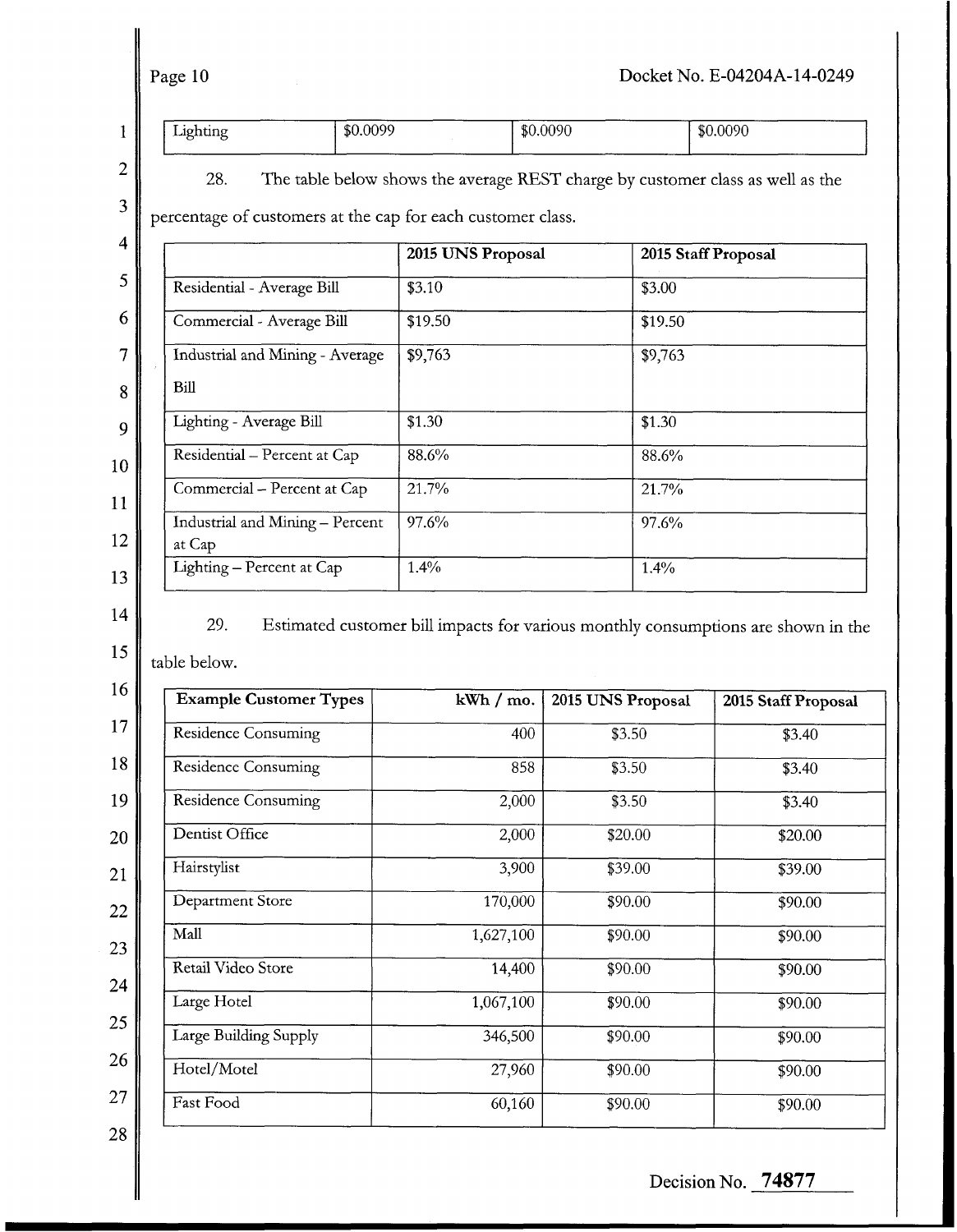| ı      |
|--------|
|        |
| ĵ<br>í |
|        |

| Large High Rise Office Bldg | 1,476,100  | \$90.00     | \$90.00     |
|-----------------------------|------------|-------------|-------------|
| Hospital $(< 3$ MW)         | 1,509,600  | \$10,000.00 | \$10,000.00 |
| Supermarket                 | 233,600    | \$90.00     | \$90.00     |
| Convenience Store           | 20,160     | \$90.00     | \$90.00     |
| Hospital $(> 3$ MW)         | 2,700,000  | \$10,000.00 | \$10,000.00 |
| Copper Mine                 | 72,000,000 | \$10,000.00 | \$10,000.00 |

# 7 8 9 10 11

12 13

14

15

16

17

18

## **Staff Recommendations**

30. Staff recommends that the Commission approve the Staff budget option for the 2015 REST plan, reflecting a REST surcharge of \$0.01 per **kWh,** and related caps of \$3.09 for the residential class, \$90.00 for the commercial class, \$10,000.00 for the industrial and mining class, and \$90.00 for the lighting class. This includes total spending of \$8,372,598 and a total amount to be recovered through the REST surcharge of \$5,882,506.

31. Staff further recommends that the residential up-front incentive be eliminated and that the non-residential up-front incentive be set at \$0.20 per watt for 2015.

32. Staff further recommends that solar water heating program for the residential and nonresidential sectors be funded at a \$40,000 level for 2015 and that the incentive level be set at \$0.40 per **kwh** in 2015.

19 20 33. Staff further recommends that UNS's 2014 buildout plan for \$5 million in 2015 and \$5 million in 2016 be approved.

21 22 23 34. Staff further recommends that reasonableness and prudency of buildout plan costs be examined in UNS's next rate case and that any costs determined not to be reasonable and prudent be refunded by the Company.

24 25 35. Staff further recommends that UNS file the REST-TS1, consistent with the Decision in this case, within 15 days of the effective date of the Decision.

## 26

CONCLUSIONS OF LAW

1. UNS Electric, Inc. is an Arizona public service corporation within the meaning of 27 Article XV. Section 2 of the Arizona Constitution. 28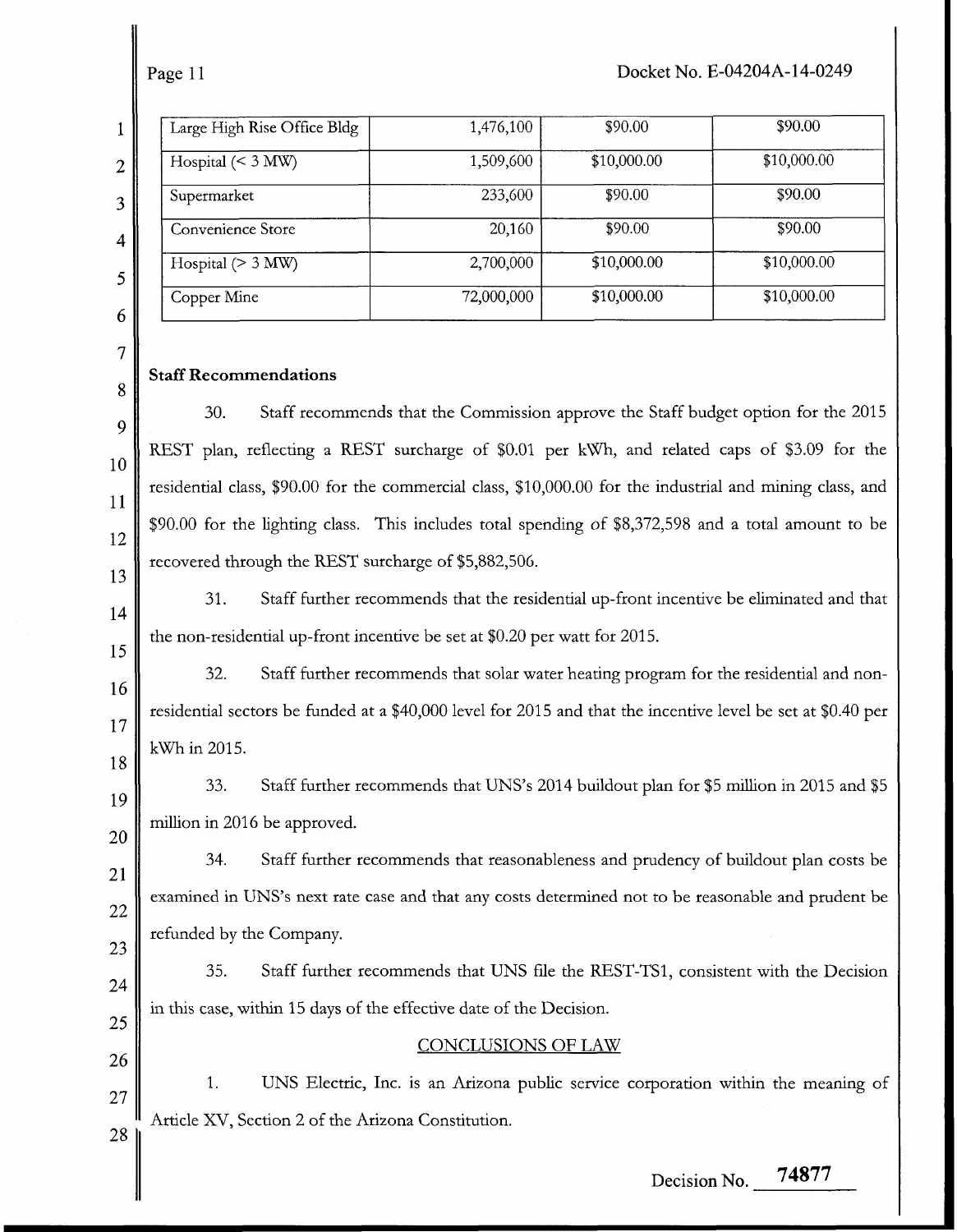1 2 2. of the application. The Commission has jurisdiction over UNS Electric, Inc. and over the subject matter

3 4 5 3. The Commission, having reviewed the application and Staffs Memorandum dated November 3, 2014, concludes that it is in the public interest to approve UNS Electric Inc.'s 2015 Renewable Energy Standard and Tariff Implementation Plan, as discussed herein.

#### ORDER

7 **8**  9 10 11 IT IS THEREFORE ORDERED that Staffs budget option for UNS Electric, Inc.'s 2015 REST plan, reflecting a REST surcharge of \$0.01 per **kwh,** and related caps of \$3.40 for the residential class, \$90.00 for the commercial class, \$10,000.00 for the industrial and mining class, and \$90.00 for the lighting class, be and hereby is approved. This includes total spending of \$8,673,798 and a total amount to be recovered through the REST surcharge of \$5,581,306.

12 13 IT IS FURTHER ORDERED that the residential and non-residential up-front incentives be eliminated for 2015.

14 15 IT IS FURTHER ORDERED that UNS Electric, Inc.'s 2014 buildout plan for \$5 million in 2015 and \$5 million in 2016 be and hereby is approved.

16 17 **18**  IT IS FURTHER ORDERED that reasonableness and prudency of buildout plan costs be examined in UNS Electric, Inc.'s next rate case and that any costs determined not to be reasonable and prudent shall be refunded by the Company.

19 20 IT IS FURTHER ORDERED that UNS Electric, Inc. file the REST-TS1, consistent with the Decision in this case, within 15 days of the effective date of the Decision.

21 ...

22 ...

23 ...

24 ...

25 ...

26 ...

*27*  ...

28 ...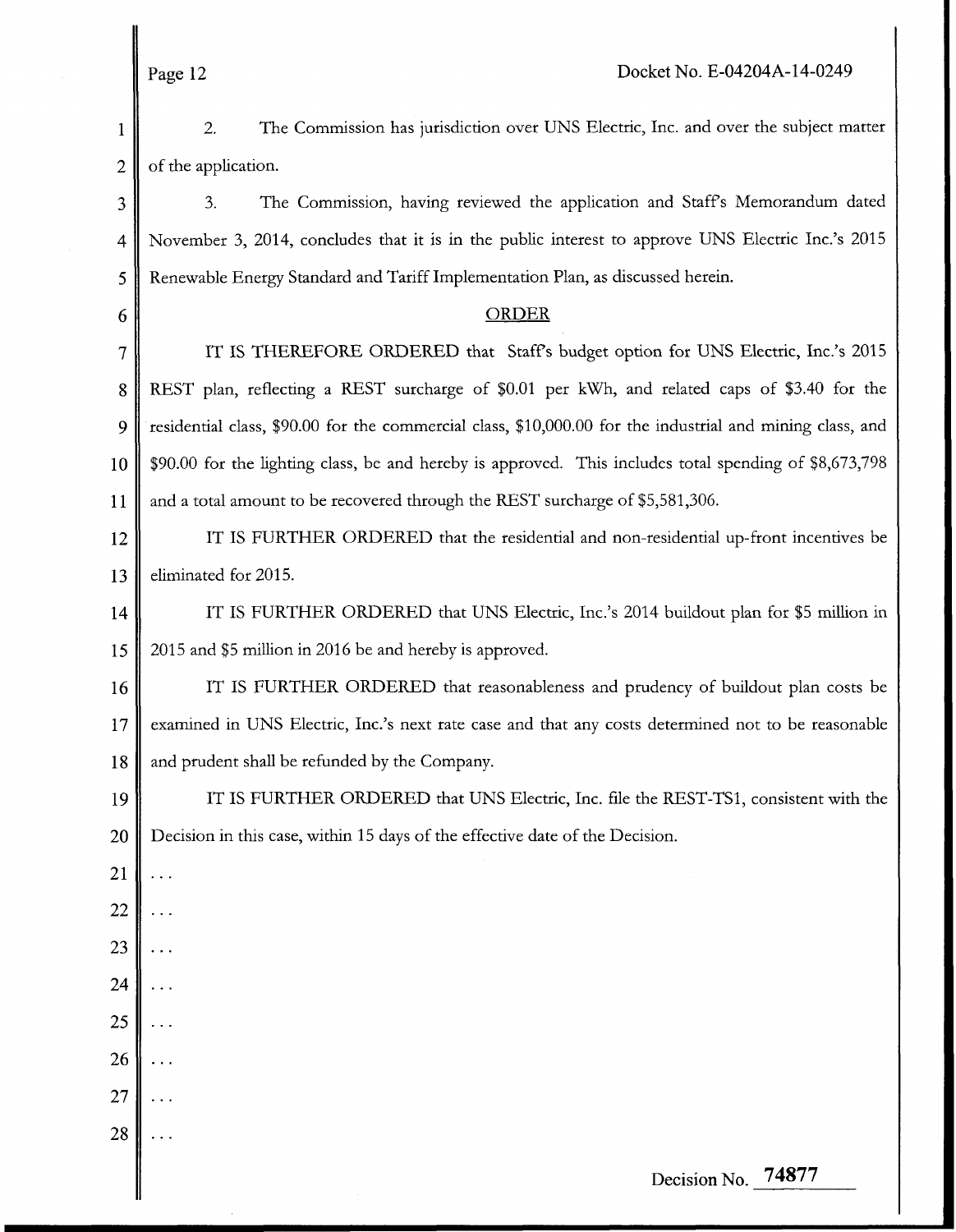IT IS FURTHER ORDERED that a waiver to the REST requirements contained in R14-2- 1 1804 and R14-2-1805 will be granted to UNS Electric, Inc. if its forecasted Planning Reserve Margin<sup>1</sup> 2 is greater than or equal to eighteen percent (18%) each year for the next two years. To obtain this 3 waiver, UNS Electric, Inc. must file with the Commission documentation demonstrating that its 4 forecasted Planning Reserve Margin exceeds eighteen percent (18%) for at least the next two years and 5 if obtained, the waiver shall apply for each year that the forecasted Planning Reserve Margin exceeds 6 7 eighteen percent (18%). BY THE ORDER OF THE ARIZONA CORPORATION COMMISSION 8 9 10 CHAIRMAN 11 12 **c c** 13 COMMISSIONER 14 IN WITNESS WHEREOF, I, JODI JERICH, Executive 15 Director of the Arizona Corporation Commission, have hereunto, set my hand and caused the official seal of this 16 Reference, set my hand and caused the Official sear of the<br>Commission to be affixed at the Capitol, in the City<br>Phoenix, this <u>23<sup>nd</sup></u> day of *Bloumult*, 2014. Commission to be affixed at the Capit pl, in the City of 17 18 19 TEF ЮI 'IVE DIRECTOI 20 DISSENT: 21 22 DISSENT: 23 SMO:RGG:sms\CHH 24 25 **As** defined by North American Electric Reliability Corporation ("NERC"), Planning Reserve Margin equals the 26 difference in Deliverable or Prospective Resources and Net Internal Demand, divided by Net Internal Demand. Deliverable Resources are calculated by the sum of Existing, Certain and Future, Planned Capacity Resources plus Net 27 Firm Transactions. Prospective Resources include Deliverable Resources and Existing, Other Resources. Net Internal Demand equals Total Internal Demand less Dispatchable, Controllable Capacity Demand Response used to reduce 28 load. Decision No. **74877**